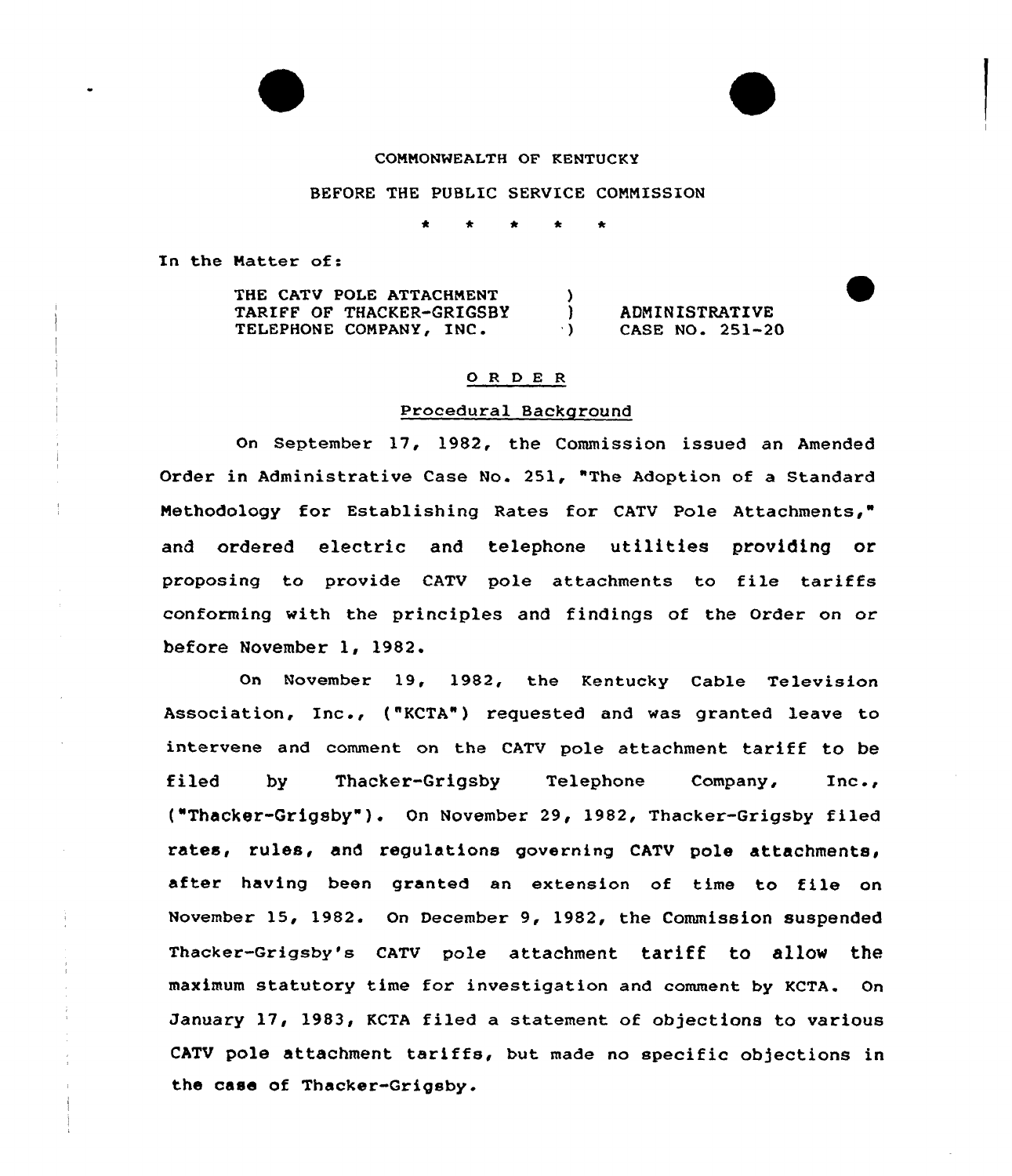



The Commission considers the matter of Thacker-Grigsby's CATV pOle attaChment tariff submitted for final determination.

## Findings

The Commission, having considered the evidence of record and being advised, is of the opinion and finds that:

1. Thacker-Grigsby's rules and regulations governing CATV pale attachments conform with the principles and findings of the Commission's Amended Order in Administrative Case No. 251, and should be approved, except as follows:

(a) Thacker-Grigsby did not file <sup>a</sup> rule or regulation governing CATV anchar attachments. The Commission advises Thacker-Grigsby that it is not required to provide CATV anchor attachments. However, in the event Thacker-Grigsby provides or plans to provide CATV anchor attachments, it should file <sup>a</sup> CATV anchor attachment rate, along with appropriate cost information.

(b) Thacker-Grigsby did not file a rule or requlation governing CATV conduit usage. The Commissian advises Thacker-Grigsby that in the event it provides or plans to provide CATV conduit space, it should file <sup>a</sup> CATV conduit usage rate, along with appropriate cost information.

2. Thacker-Qrigaby failed to provide sufficient information to verify its calculations of embedded pole cost. Therefore, Thacker-Grigsby should file information from plant records or another reliable source showing the number of 30-foot, 35-foot, 40-foot, and 45-foot poles in service, and related pole

 $\overline{2}$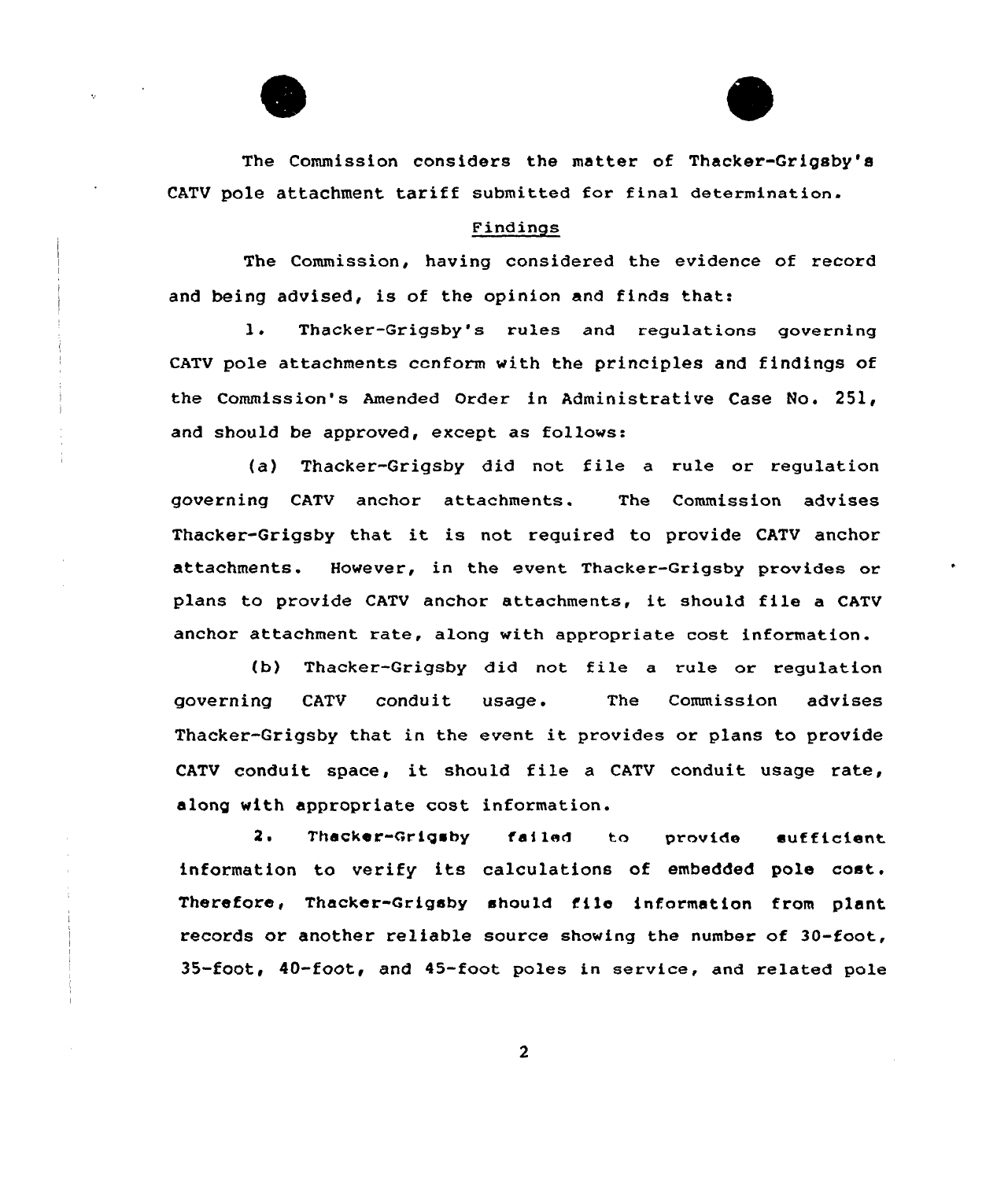investment. The information should be classified according to vintage year. Also, any discrepancy between the total number of poles shown in the calculations of embedded pole cost and the total number of poles shown in the 1981 Annual Report should be explained.

3. Thacker-Grigsby's calculation of its annual carrying charge should be modified as follows:

(a) The cost of money component should be deleted in lieu of a rate of return that includes the cost of debt.

(b) The taxes component should be 2.55 percent, as calculated from the 1981 Annual Report.

(c) The maintenance component should be 2.14 percent, as calculated from the 1981 Annual Report.

(d) The rate of return component should be 9.75 percent, which is 1.5 times Thacker-Grigsby's cost of debt, as calculated from the 1981 Annual Report. The rate of return component should be based on the 1981 Annual Report because Thacker-Grigsby has not had a rate case before the Commission in the recent past in which a rate of return was authorized.

(e) The total annual carrying charge should be 25.59 percent, based on calculations from the 1981 Annual Report.

4. Thacker-Grigsby should be allowed to substitute 1982 Annual Report information to adjust its annual carrying charge, if the information is available and filed with the Commission. Furthermore, any adjusted calculation of the annual carrying

 $\overline{\mathbf{3}}$ 

والمعطوفيتين وللأماني والمرادا المتوارد المادار المرادي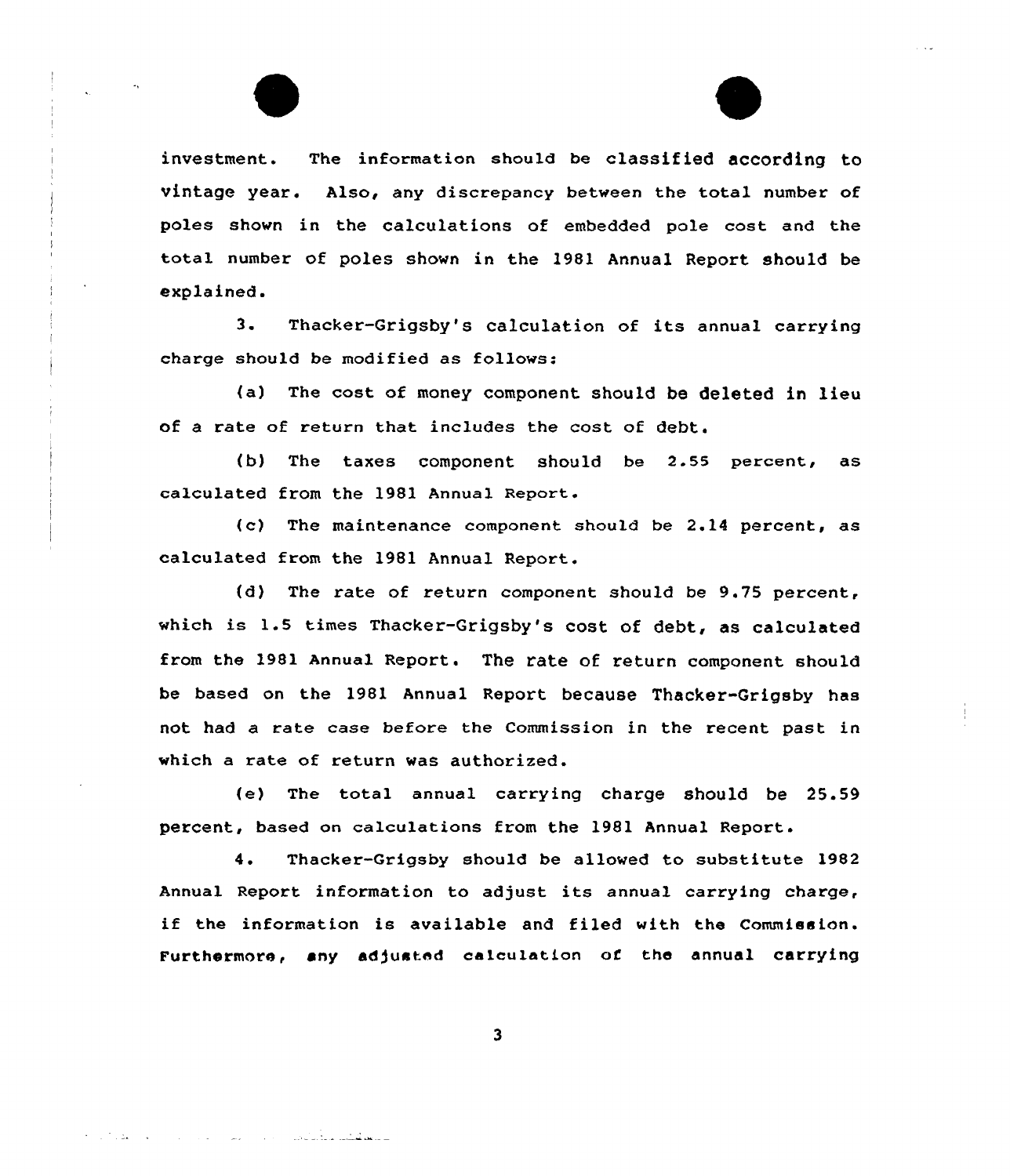



charge should be made as outlined in Attachment 1 to this Order, unless <sup>a</sup> specific deviation is requested and reasonable cause demonstrated.

# Orders

IT Is THEREFQRE oRDERED that Thacker-Grigsby's CATV pole attachment tariff as filed with the Commission on November 29, 1982, be and it hereby is denied.

IT IS FURTHER ORDERED that Thacker-Grigsby file revised rates, rules, and regulations governing CATV pole attachments with the Commission within 30 days from the date of this Order, and that the revised rates, rules, and regulations shall Conform with the findings of this Order.

IT IS FURTHER ORDERED that Thacker-Grigsby shall file information as outlined in this Order concerning embedded pole cost, at the same time it files its revised rates, rules< and regulations.

Done at Frankfort, Kentucky, this 31st day of March, 1983.

PUBLIC SERVICE COMMISSION

 $\sqrt{\frac{1}{\text{G}}\text{Katr}}$ ma

Vide Chairman

Commis

ATTEST!

**Secretary**